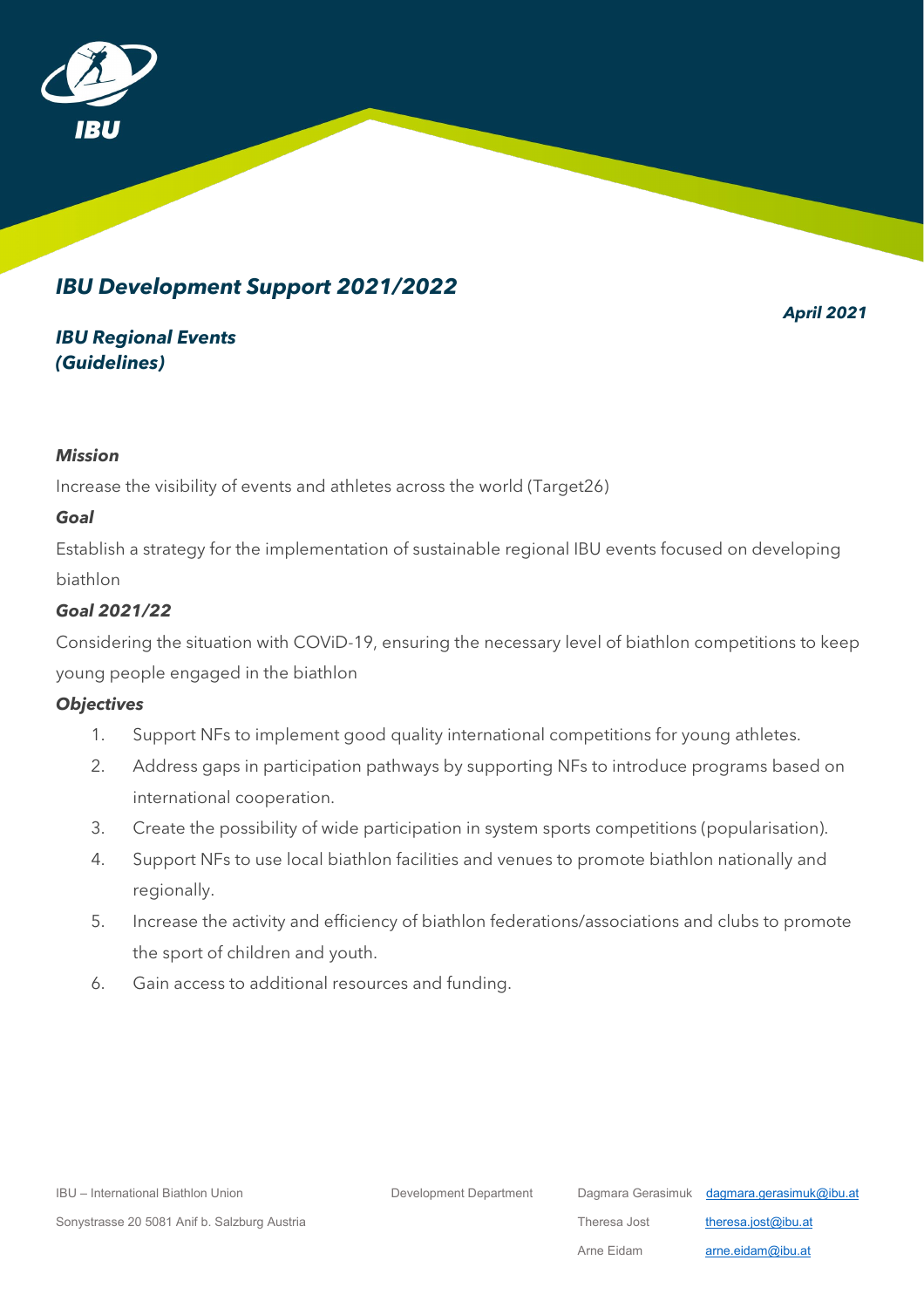

#### *IBU Regional Events support principles*

The total budget for the project is 500 000 EUR. This budget includes organisation and travel contribution to participating NFs.

1. The project is focused on structured and future-oriented long-term activities.

The NF/OC that represents the Region's interest should present the future-oriented long-term activities in the application form. The IBU recommends limiting the number of applications from one Region to one application, but in specific cases, more than one application per Region is acceptable.

In season 2021/2022, Regions can apply for a maximum of 80 000 EUR support for the whole season series. The maximum support per winter event is 20 000 EUR, and per summer event is 10 000 EUR. The duration of the project is from the 1st of July 2021 to the 30th of March 2022.

2. The project promotes cooperation among NFs inside and between the IBU Regions.

Participation of a minimum of three NFs in one IBU Regional Event is required<sup>[1](#page-1-0)</sup>. One NF should be represented with a minimum of 3 athletes. As a priority, the IBU NF should take part in their IBU Regional Event series. The NFs are allowed to participate in the IBU Regional Event competition besides their IBU Region only after OC's agreement from other IBU Region. In that case,

| <b>WEST EUROPE</b>                                                 | <b>EUROPE</b>                                                   | <b>CENTRAL-EAST</b><br><b>EUROPE</b>     | <b>NORTH</b><br><b>EUROPE</b>                          | <b>SOUTH</b><br><b>EUROPE</b>                                                |
|--------------------------------------------------------------------|-----------------------------------------------------------------|------------------------------------------|--------------------------------------------------------|------------------------------------------------------------------------------|
| <b>Alpen Cup</b>                                                   |                                                                 | <b>Central-East</b><br><b>Europe Cup</b> | <b>Baltic Cup</b>                                      | <b>Balcan Cup</b>                                                            |
| AUT   ITA   GER<br>SLO   SUI   LIE<br><b>FRA</b>                   | FRA**   ESP   NED<br><b>BEL   GBR   IRL</b><br>AND <sup>*</sup> | POL   CZE   SVK<br>UKR   HUN   BLR       | FIN   SWE   NOR<br>DEN   GRL   EST<br>LAT   LTU   ISL* | $CRO$   BIH   GRE<br><b>BUL   SRB   ROU</b><br>MLD   TUR   MKD<br><b>CYP</b> |
| <b>EURO-ASIA</b>                                                   | <b>ASIA</b>                                                     | <b>NORTH AMERICA</b>                     | <b>SOUTH AMERICA</b>                                   | <b>OCEANIA</b>                                                               |
|                                                                    |                                                                 |                                          |                                                        |                                                                              |
| RUS*   KAZ   UZB<br><b>GEO   ARM   KGZ</b><br>MGL   BLR**<br>CHN** | CHN   JPN   KOR<br>$IND$ TPE<br>AUS**   NZL**                   | USA   CAN                                | BRA   CHI   ARG<br>DOM*   MEX*                         | AUS   NZL                                                                    |

**IBU-REGIONS** Version 2

\*Provisional IBU members<br>\*\*NFs that could participate in more than one regional event due to their geographic location

 $\overline{a}$ 

IBU – International Biathlon Union Development Department Department Dagmara Gerasimuk [dagmara.gerasimuk@ibu.at](mailto:dagmara.gerasimuk@ibu.at) Sonystrasse 20 5081 Anif b. Salzburg Austria **Theresa** Jost theresa Jost beresa.jost@ibu.at Arne Eidam **[arne.eidam@ibu.at](mailto:arne.eidam@ibu.at)** 

<span id="page-1-0"></span><sup>&</sup>lt;sup>1</sup> This rule does not apply to North America and Oceania IBU Region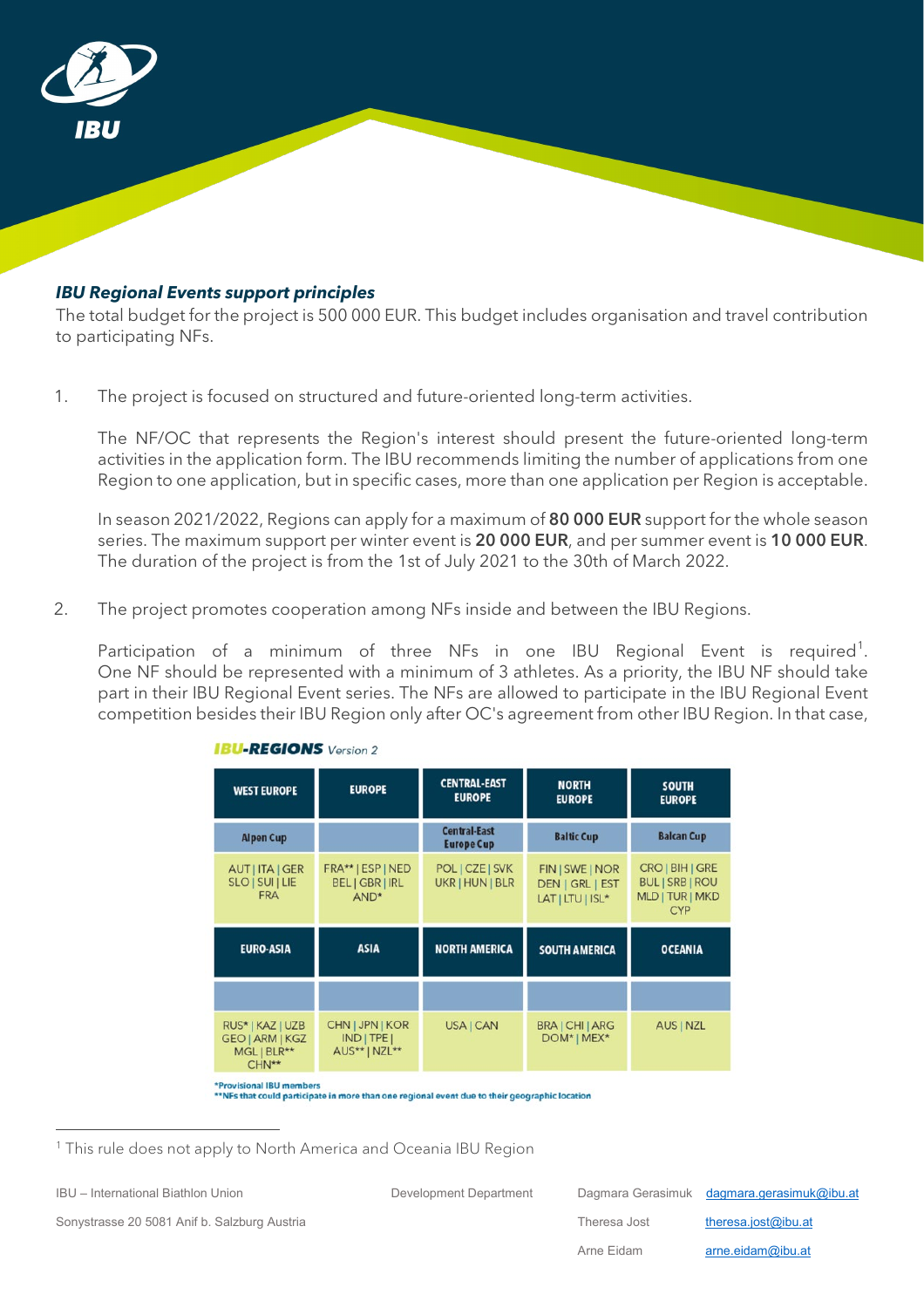

the NFs outside the IBU Region will be not supported with travel contributions<sup>[2](#page-2-0)</sup>. The application requires mutual agreement with all NFs presented in the project.

- 3. IBU support is intended as partial support for organisers.
- 3.1. IBU financial support shall not exceed 50% of the total project costs (to ensure own financial activities from the NF/OC). The donated services, voluntary work<sup>[3](#page-2-1)</sup> could not exceed 50% of NF/OC contribution. If the applicant reduces the budget during project execution, the IBU contribution may be reduced due to the 50% rule.
- 3.2. The IBU financial support can be spent on:
	- 1) Timing
	- 2) Referees
	- 3) Venue preparation costs
	- 4) Provision of unified-wax skis preparation for participants
	- 5) Medical assistance and COViD-19 preventative measures
	- 6) Insurance
	- 7) Other costs specified by organisers and approved by IBU
	- 8) Promotion and popularisation of the project (digital and print materials, award ceremony back wall, speaker/commentator, etc.)
- 3.3. 50% of the financial support will be transferred after the project has been approved, and the other 50% will be transferred after the project report has been accepted.
- 4. The programme includes partial support for participants.

The IBU contributes the travel costs 100 EUR per youth and junior athlete per event, but the maximum contribution is 2500 EUR per participating NF. The travel contribution based on competition results and will be transferred by IBU to participating NFs.

5. The project stimulates the development and increase the number of biathlon competitions and participating young athletes (more boys and girls, youth and juniors' participants, more financial support).

The competition program requires participation in a minimum of two age classes per gender. Senior classes are not considered within those two classes. However, the competitions for seniors may be included in the program $^4$  $^4$ . The National Cup competition can be a part of the IBU Regional Event after

 $\overline{a}$ 

<span id="page-2-0"></span><sup>&</sup>lt;sup>2</sup> In case of COViD-19 travelling restrictions, the NFs which can' take part in their IBU Regional Event series might be supported with travel contribution for participation at other regional events after IBU approval

<span id="page-2-1"></span><sup>&</sup>lt;sup>3</sup> The value of donated services and volunteer contribution should be calculated on the basis of the type of services and price list

<span id="page-2-2"></span><sup>4</sup> Due to COViD-19, the maximum number of participants, might be limited according to IBU event guidelines and national regulations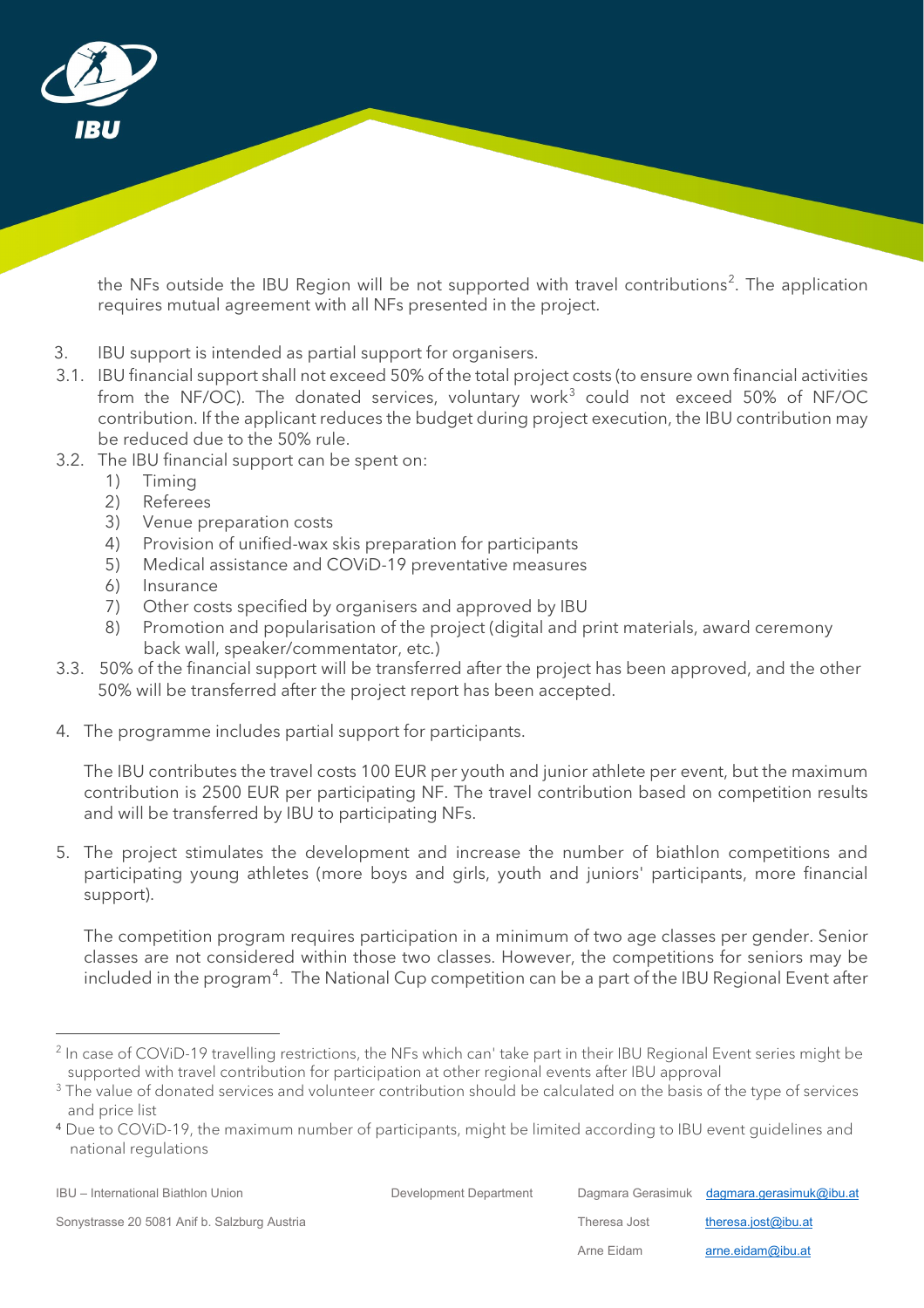

the agreement of participating NFs. In that case, all official regional participants start first, and IBU should agree on that.

6. The competitions follow IBU rules and guideline for Regional Events.

For juniors and youths categories, the IBU classes and competition specification rules apply. For younger categories, the regional rules are possible to adopt and should be included in the application form. In special cases, the use of air and laser rifles is possible. An ideal duration is an event with 2 competition days. IBU TC will confirm the IBU Regional Events TDs upon the respective regions' proposal. Any TD needs to hold at least a valid IBU IR license. Exceptions require prior IBU approval.

7. Athletes and coaches registration.

The NFs take responsibility for entered athletes.

8. The project supports unified waxing system

IBU supports the unified waxing systems and covers the provision of participants ski preparation.

9. Application

The applications have to be submitted online in the IBU Scope no later than the 11th of June for summer and winter events organised from the 1st of July to the 30th of September and no later than the 15th of September for events organised from 01st of October to 30th of March. The application should be submitted by the regional event project coordinator/leader who represents the IBU Region. The applications will be analysed by the DD, S&E, and TC members and communicated to the EB according to the following criteria:

- 1) Compatibility with the objective and guidelines of the programme
- 2) Feasibility of the activities
- 3) Budget consistency

Following the analysis and approval, the Development Department will inform the regional event projects coordinator, the appropriate NF/OC about the project's acceptance, the maximum budget, and the budget distribution. The agreements will be signed separately with each organiser.

10. Promotion and popularisation

The invitation should include the official event name (IBU Regional Event+regional event name+season+venue ex. IBU Regional Event, Alpen Cup, 2021/2022 Pokljuka) and the IBU logo. The event's name with the IBU logo should be visible at the results, certificates and during the medal/flowers ceremonies on the back wall and/or victory podium. The IBU will provide an event composite logo, a template for the layouts for print materials. All the information published in media should include the full name of the competition and connection to the IBU social media.

IBU – International Biathlon Union Development Department Department Dagmara Gerasimuk [dagmara.gerasimuk@ibu.at](mailto:dagmara.gerasimuk@ibu.at)